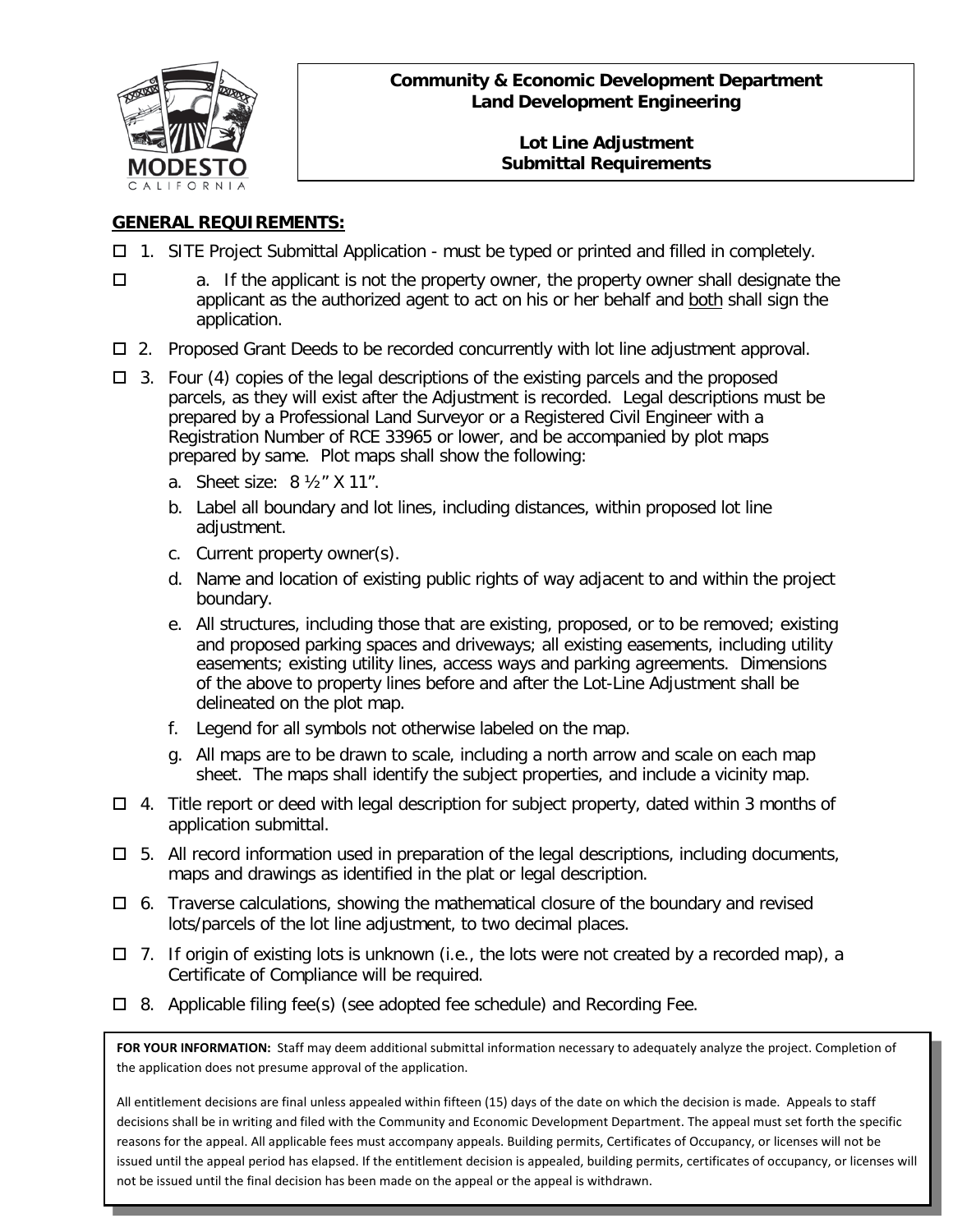Recording Requested by and Return to: City of Modesto City Clerk's Office P O Box 642 Modesto, Ca 95353

\_\_\_\_\_

### CITY OF MODESTO

#### CERTIFICATE OF APPROVAL OF LOT-LINE ADJUSTMENT

| <b>Application No.:</b>        | Date of Filing: |
|--------------------------------|-----------------|
| Name of Owner:                 |                 |
| Name of Owner:                 |                 |
| <b>Location of Properties:</b> |                 |
|                                |                 |

This is to certify that the above-referenced application for a lot-line adjustment was filed in the office of the Secretary of the Planning Commission on the date indicated in accordance with the provisions of Section 4-4.506 of the Modesto Municipal Code, and that said application has been reviewed and is hereby approved in accordance with the provisions of said section. This approval shall permit the adjustment of property lines between contiguous properties whereby the boundary lines of the real property described in Exhibit "A" will be adjusted to result in parcels described in Exhibit "B" and as shown in exhibit "C". This approval is given in consideration of the recorded agreement between the Owners and the City of Modesto.

# NOTE: Approval of this lot-line adjustment does not in itself transfer the title of the land. A separate deed will have to be recorded by the property owners to effect the actual transfer of title.

Date:

Patrick Kelly Secretary of the Planning Commission for the City of Modesto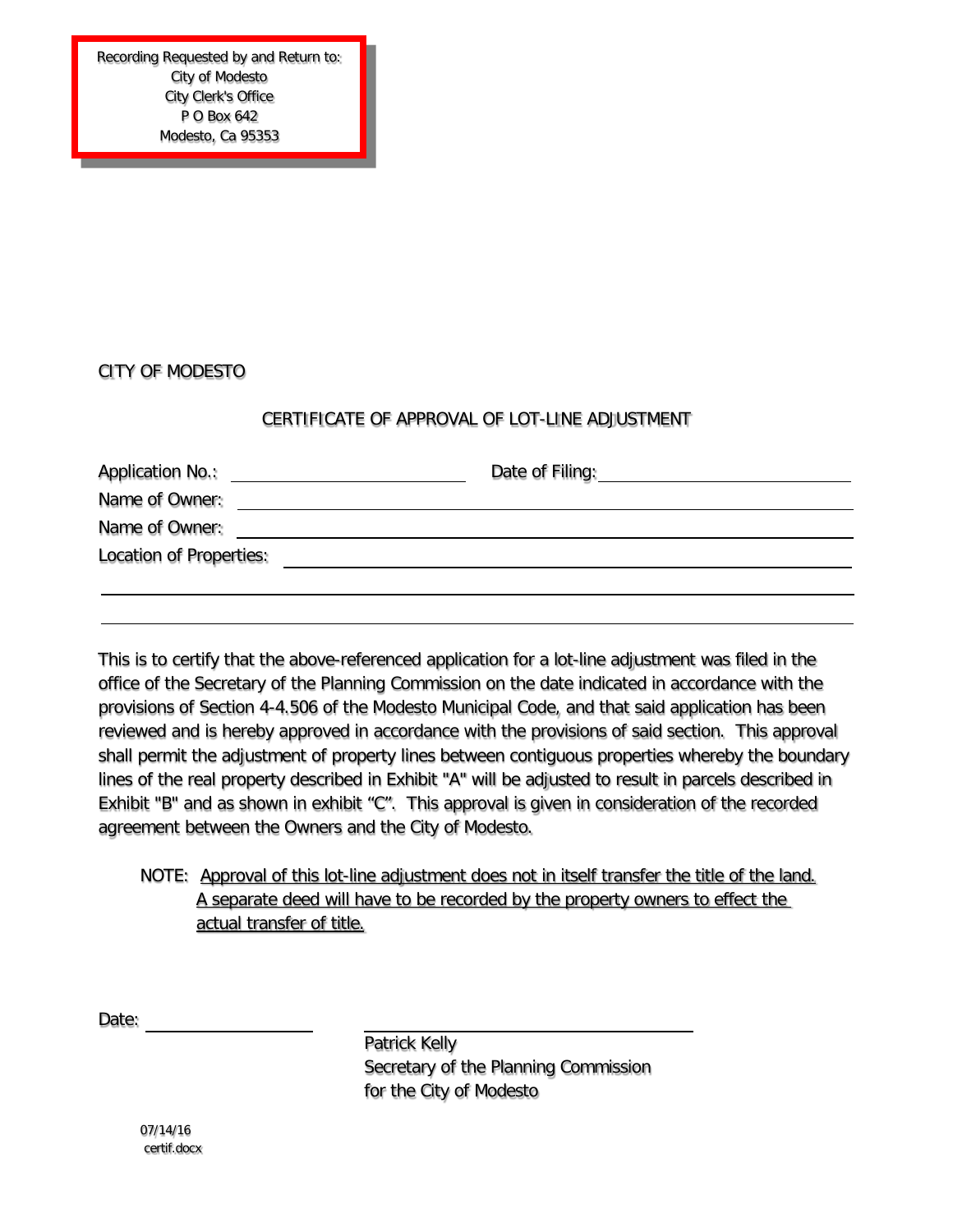#### **EXHIBIT "A"**

Legal Description of Properties Prior to Lot Line Adjustment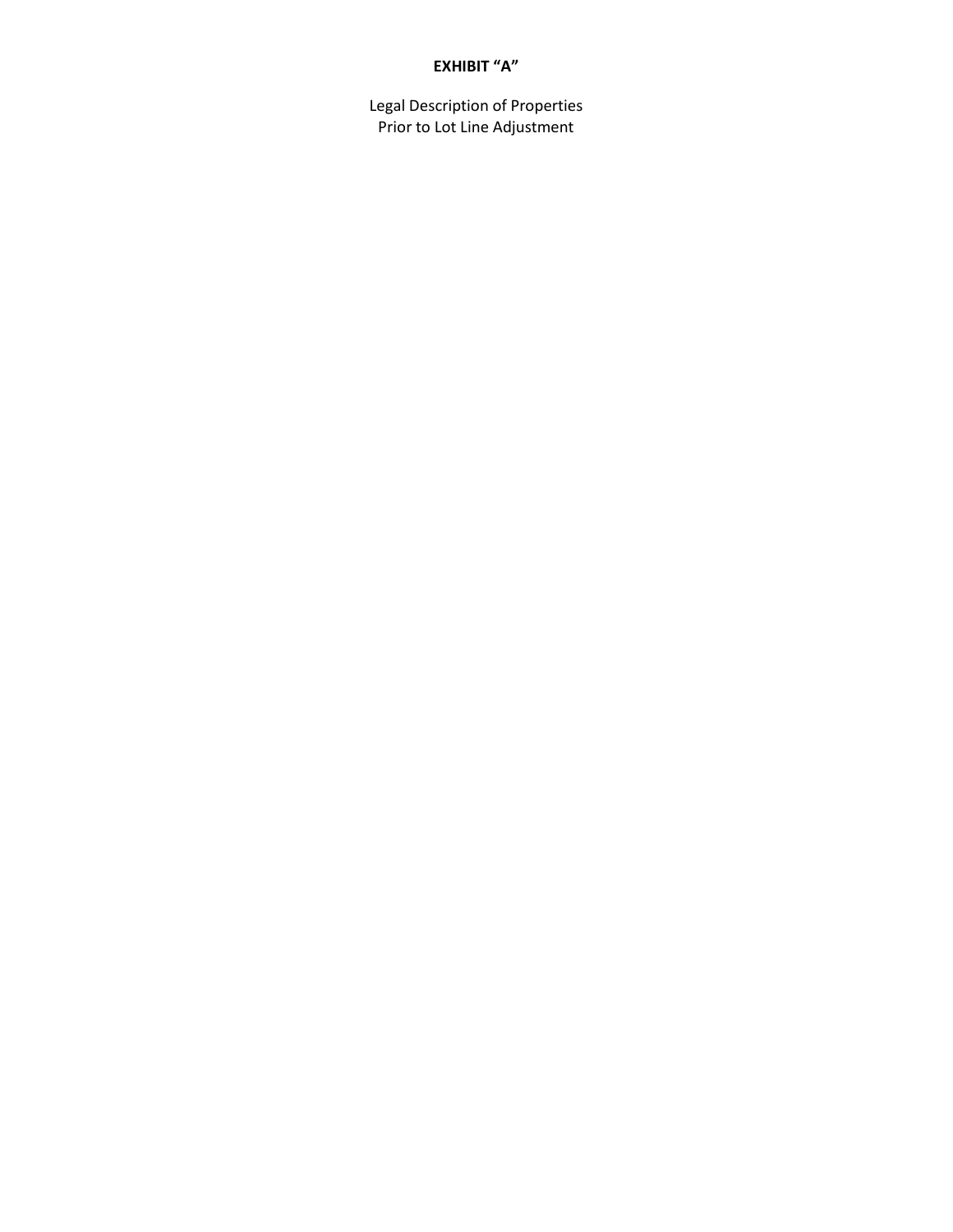#### **EXHIBIT "B"**

Legal Description of Properties After Approval of Lot Line Adjustment